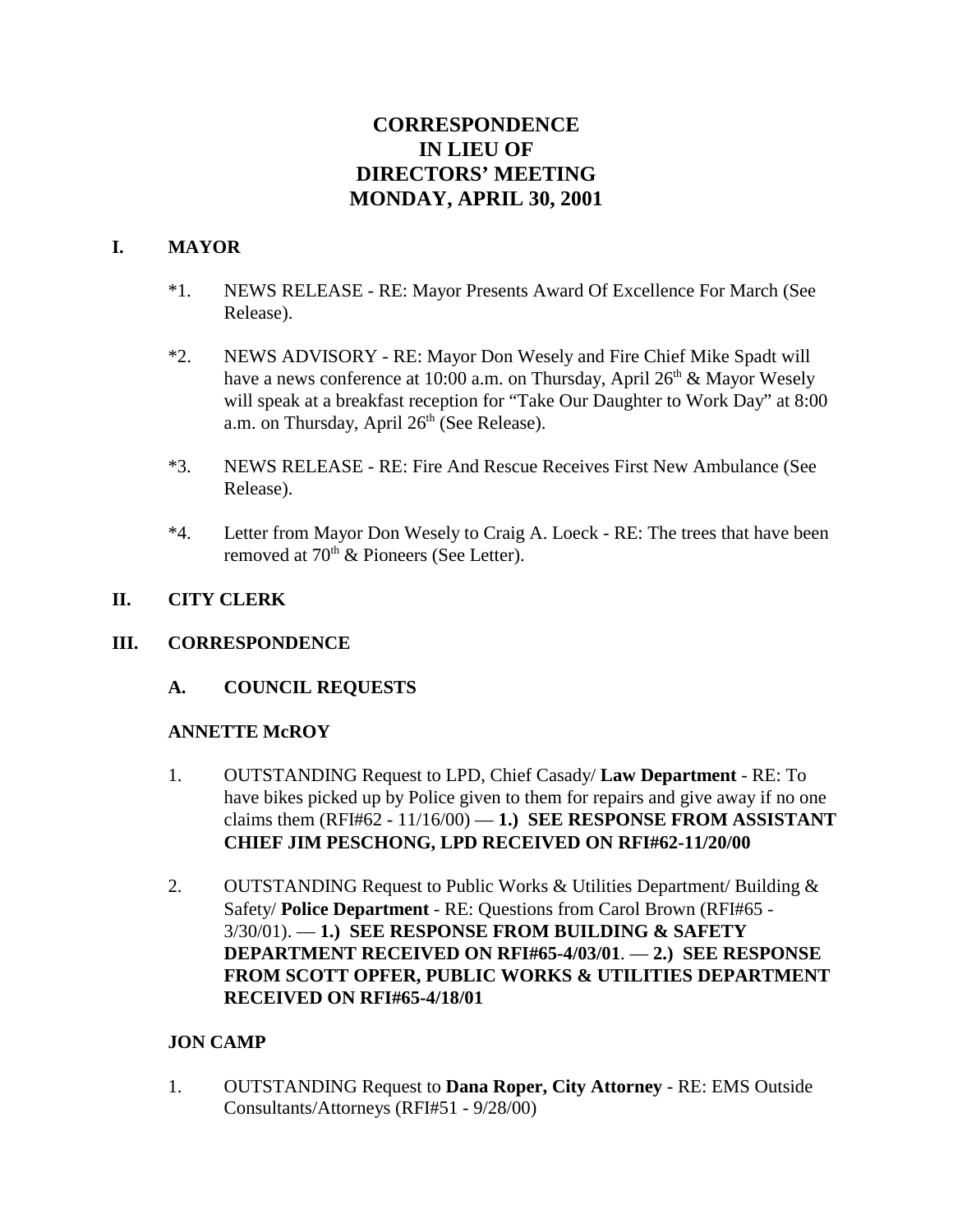- 2. OUTSTANDING Request to **I.S.**/LPD/**Law** RE: Privacy Issues for License Applicants regarding Internet Reports (RFI#56 - 3/22/01). — **1.) SEE RESPONSE FROM CHIEF CASADY, LPD RECEIVED ON RFI#56 - 3/27/01**
- 3. Request to Fire Chief Spadt RE: Requesting a copy of a letter from the April  $17<sup>th</sup>$ EMS Board Meeting (RFI#57 - 4/26/01)

# **COLEEN SENG**

- 1. OUTSTANDING Request to **Law Department** RE: The legality of advertising door-to-door in neighborhoods (RFI#835 - 3/27/01)
- 2. OUTSTANDING Request to Public Works & Utilities Department/ **Building & Safety Department** - RE: To restrict parking on one side of 51<sup>st</sup> Street (RFI#838 -4/19/01) — **1.) SEE RESPONSE FROM ALLEN LEE, PUBLIC WORKS & UTILITIES DEPARTMENT RECEIVED ON RFI#838-4/26/01**

# **B. DIRECTORS AND DEPARTMENT HEADS**

# **HEALTH DEPARTMENT**

\*1. Information from Carole Douglas - RE: Pneumococcal Conjugate Vaccine Available - Tetanus Vaccine Availability - Perinatal Hepatitis B Immunizations - Newly Revised Rules and Regulations on Communicable Disease Reporting (See Material).

#### **LAW DEPARTMENT**

\*1. Letter from James D. Faimon, Assistant City Attorney to Doug & Janette Roth - RE: Claim Against the City of Lincoln (See Letter).

#### **LIBRARY**

- \*1. NEWS RELEASE RE: Writer And Illustrator @ Your Library Workshop with Comic Book Writer and Illustrator Bob Hall (See Release).
- \*2. NEWS RELEASE RE: In-Service Training Scheduled Lincoln City Libraries Closed April 27, 2001 (See Release).

# **PLANNING**

\*1. Annexation by Ordinance - 129.00 Acres - Effective Date: May 1, 2001 - Ordinance No. 17820.